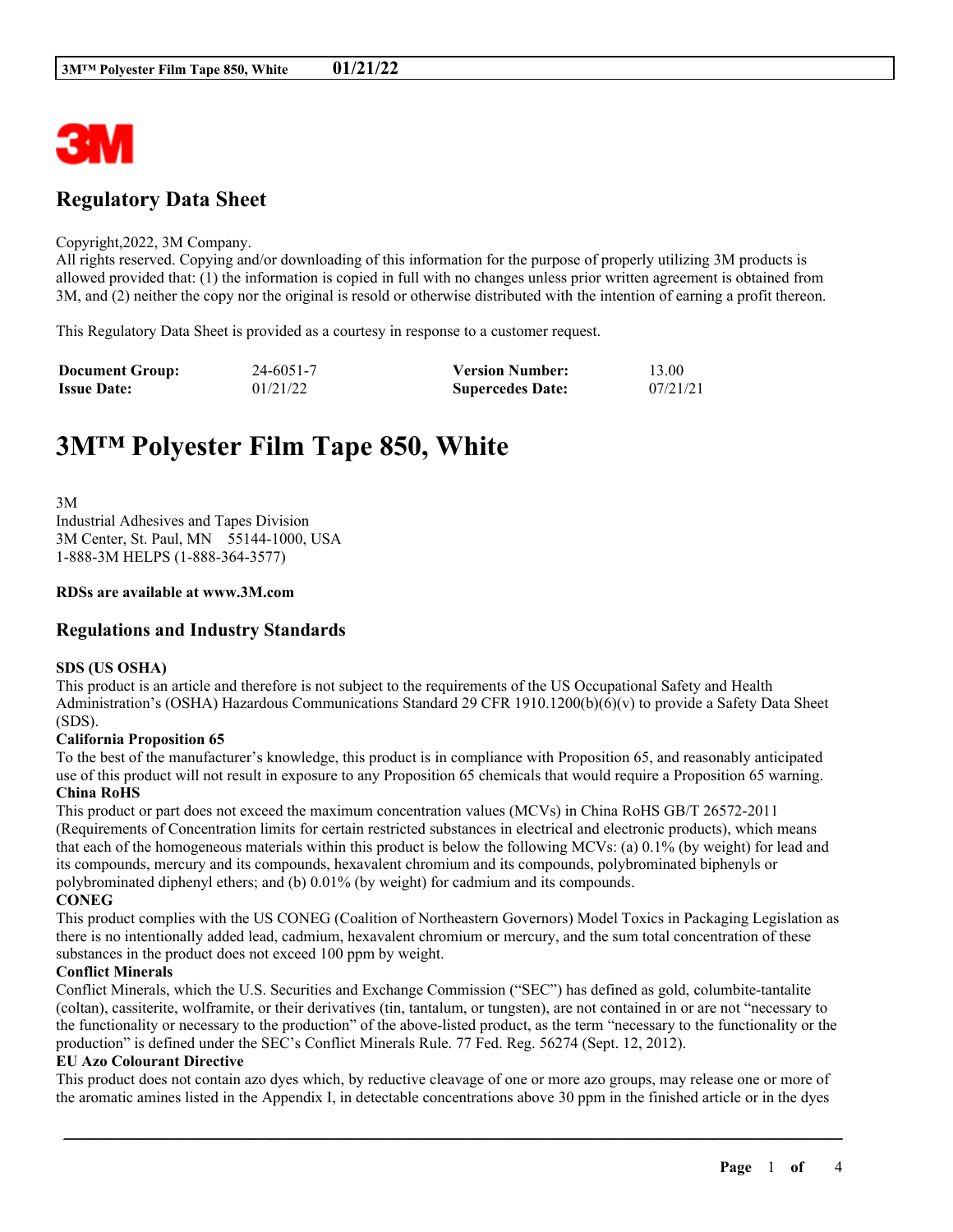parts thereof, according to the testing method established in accordance with Article 2a of this European Commission Directive 2002/61/EC (2004/21/EC).

#### **EU REACH**

This product is an article, without intended release of a chemical substance, under the Regulation No 1907/2006 of the European Parliament and the Council concerning the Registration, Evaluation, Authorisation and Restriction of Chemicals (REACH) (refer to REACH, Article 3(3)). It is not a chemical preparation. Therefore, it is not subject to the (pre)-registration or the registration process. It does not require a safety data sheet.

#### **EU REACH**

This product, including any article that the product is composed of, does not contain at greater than 0.1% by weight a Substance of Very High Concern (SVHC) substance identified according to Article 59 of REACH. This declaration reflects the substances on the candidate SVHC list, effective January 2022.

#### **EU RoHS**

This product does not exceed the maximum concentration values (MCVs) set under EU Directive 2011/65/EU (RoHS recast/RoHS 2), as stated in Annex II to that directive. This means that each of the homogenous materials within this product does not exceed the following MCVs: (a) 0.1% (by weight) for lead, mercury, hexavalent chromium, polybrominated biphenyls or polybrominated diphenyl ethers; and (b) 0.01% (by weight) for cadmium.

## **EU RoHS Phthalates**

This product does not exceed the maximum concentration values (MCVs) for phthalates set under EU Directive 2011/65/EU (RoHS recast/RoHS 2), as amended by EU 2015/863, which applies to finished EEE after July 22, 2019 for Category 1-7, 10- 11 products and after July 22, 2021 for Category 8 and 9 products. This means that each of the homogeneous materials within this product does not exceed the MCV of 0.1% (by weight) for each of the following phthalates: DEHP, BBP, DBP, and DIBP.

## **Fluorinated Greenhouse Gas**

A Fluorinated Greenhouse Gas (or F-Gas) listed under Annex I and II of Regulation (EU) No 517/2014 of the European Parliament and of the Council of 16 April 2014 is not intentionally added to the product.

#### **Stockholm Agreement**

This product does not contain Persistent Organic Pollutants (POPs) at or above applicable thresholds per Annexes A, B, and C of the Stockholm Convention, May 2004 and subsequent amendments.

\_\_\_\_\_\_\_\_\_\_\_\_\_\_\_\_\_\_\_\_\_\_\_\_\_\_\_\_\_\_\_\_\_\_\_\_\_\_\_\_\_\_\_\_\_\_\_\_\_\_\_\_\_\_\_\_\_\_\_\_\_\_\_\_\_\_\_\_\_\_\_\_\_\_\_\_\_\_\_\_\_\_\_\_\_\_\_\_\_\_

#### **Sustainability Advantage: Recycled content**

This product does not contain recycled content.

#### **TSCA Section 6**

This product is not known to contain 2,4,6-Tri-tert-butylphenol (CAS 732-26-3).

**TSCA Section 6**

This product is not known to contain Decabromodiphenyl Ether (Deca-BDE) (CAS 1163-19-5).

#### **TSCA Section 6**

This product is not known to contain Hexachlorobutadiene (HCBD) (CAS 87-68-3).

**TSCA Section 6**

This product is not known to contain Pentachlorothiophenol (PCTP) (CAS 133-49-3).

# **TSCA Section 6**

This product is not known to contain Phenol, isopropylated phosphate (3:1) (PIP (3:1)) (CAS 68937-41-7).

# **Chemicals and/or Compounds of Interest**

**4,4'-Methylenebis(2,6-Diethylaniline) (CAS 13680-35-8)** : Not intentionally added.

**Alkylphenol (AP)** : Not intentionally added. **Alkylphenolethoxylates (APE)** : Not intentionally added. **Antimony and (Sb) Compounds** : Contains. **Aromatic Amines** : Not intentionally added. **Arsenic and (As) Compounds** : Not intentionally added. **Asbestos** : Not intentionally added. **Azocolorants and Azodyes** : Not intentionally added. **Beryllium and (Be) Compounds** : Not intentionally added. **Bismuth and (Bi) Compounds** : Not intentionally added. **Bisphenol A (BPA) (CAS 80-05-7)** : Not intentionally added. **Butyl Benzyl Phthalate (BBP) (CAS 85-68-7)** : Not intentionally added.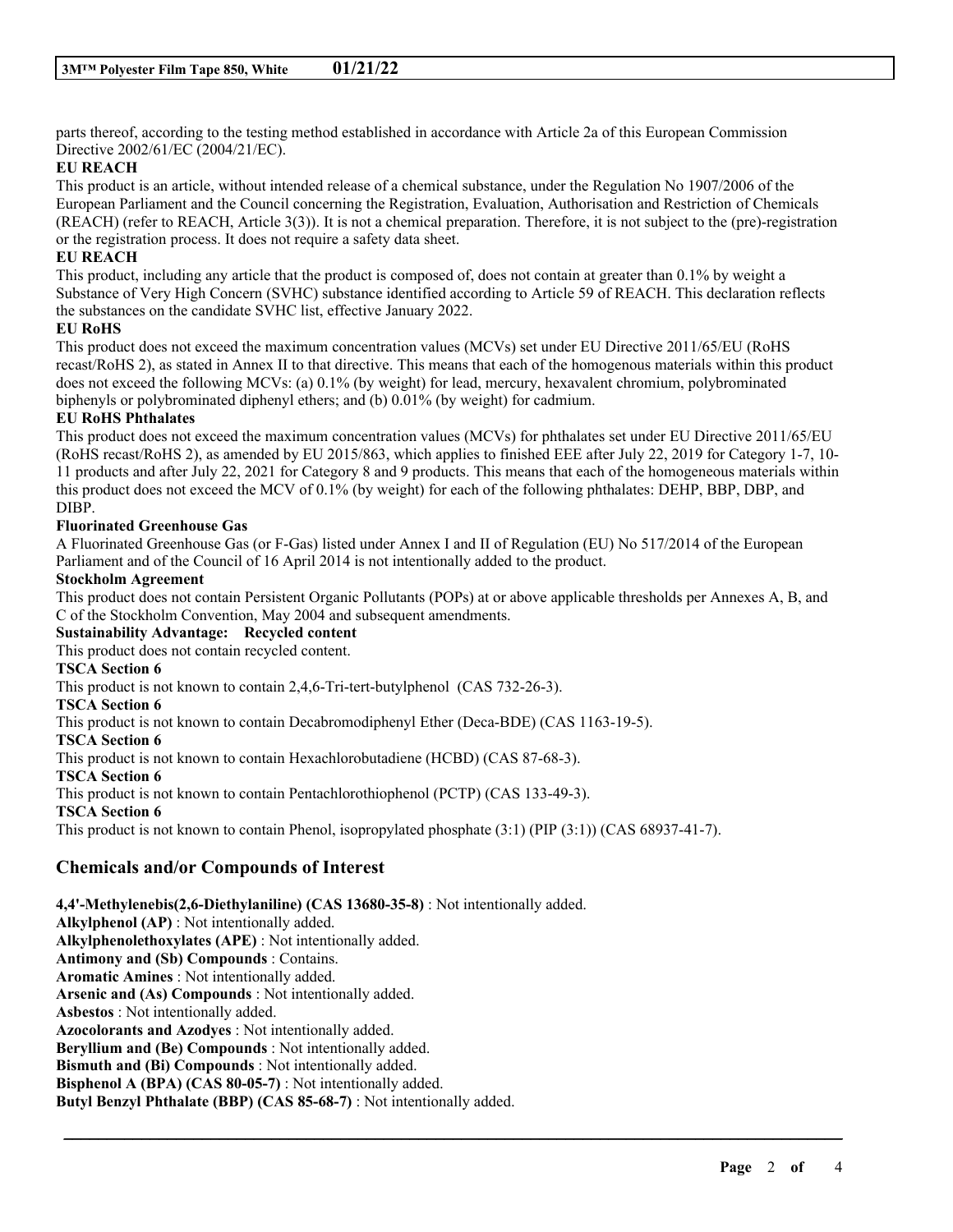**Cadmium and (Cd) Compounds** : Not intentionally added. **Chlorinated Paraffins, Short Chain** : Not intentionally added. **Cobalt and (Co) Compounds** : Not intentionally added. **Decabromodiphenyl Ether (Deca-BDE) (CAS 1163-19-5)** : Not intentionally added. **Di(2-Ethylhexyl) Phthalate (DEHP) (CAS 117-81-7)** : Not intentionally added. **Dibutyl Phthalate (DBP) (CAS 84-74-2)** : Not intentionally added. **Dibutyl Tin Compounds** : Not intentionally added. **Diisodecyl Phthalate (DIDP)** : Not intentionally added. **Diisononyl Phthalate (DINP)** : Not intentionally added. **Dimethyl Fumarate (DMF) (CAS 624-49-7)** : Not intentionally added. **Dimethylacetamide (CAS 127-19-5)** : Not intentionally added. **Di-n-Octyl Phthalate (DNOP) (CAS 117-84-0)** : Not intentionally added. **Dioxins and Furans** : Not intentionally added. **Flame Retardants (not PBB or PBDE)** : Not intentionally added. **Flavorings** : Not intentionally added. **Formaldehyde (CAS 50-00-0)** : Not intentionally added. **Genetically Modified Organisms (GMOs)** : Not intentionally added. **Gluten** : Not intentionally added. **Halogenated Compounds** : Contains. **Hexavalent Chromium and (Cr+6) Compounds** : Not intentionally added. **Lead and (Pb) Compounds** : Not intentionally added. **Materials of Human or Animal Origin** : Not intentionally added. **Melamine (CAS 108-78-1)** : Not intentionally added. **Mercury and (Hg) Compounds** : Not intentionally added. **Musk Xylene (CAS 81-15-2)** : Not intentionally added. **Nickel and (Ni) Compounds** : Not intentionally added. **Nonylphenol (NP)** : Not intentionally added. **Nonylphenol Ethoxylates (NPE)** : Not intentionally added. **Organochlorine Pesticides** : Not intentionally added. **Organophosphate Pesticides** : Not intentionally added. **Organotin Compounds** : Not intentionally added. **Ozone Depleting Chemicals (ODCs)** : Not intentionally added. **Perfluorooctanesulfonic Acid (PFOS) (CAS 1763-23-1)** : Not intentionally added. **Perfluorooctanoic Acid (PFOA) (CAS 335-67-1)** : Not intentionally added. **Phthalates** : Not intentionally added. **Polybrominated Biphenyls (PBB)** : Not intentionally added. **Polybrominated Diphenylethers (PBDE)** : Not intentionally added. **Polychlorinated Biphenyls (PCBs)** : Not intentionally added. **Polychlorinated Naphthalenes (PCNs) (>3 Chlorine Atoms)** : Not intentionally added. **Polycyclic Aromatic Hydrocarbons (PAHs)** : Not intentionally added. **Polyvinyl Chloride (PVC)** : Not intentionally added. **Radioactive Substance** : Not intentionally added. **Selenium and (Se) Compounds** : Not intentionally added. **Tetrabromobisphenol A (TBBA) (CAS 79-94-7)** : Not intentionally added. **Tributyl Tin Compounds** : Not intentionally added. **Triphenyl Tin Compounds** : Not intentionally added.

Disclaimers: The information provided in this document related to material content represents 3M's knowledge and belief, which may be based in whole or in part on information provided by suppliers to 3M. This is intended to answer commonly asked questions about 3M products and is not intended to be a comprehensive listing of all substances that may be of interest or that may be regulated in this or other 3M products, nor is it intended to be a comprehensive summary of any and all regulations that may apply to this product. Where substances are listed, their listing does not infer or constitute a judgment as to their safety, environmental or health impacts. Information is supplied upon the condition that the persons receiving the same will make their own determination as to its suitability for their purposes prior to use. Customers are encouraged to consult with legal and regulatory experts to determine applicable regulations in light of intended use of the product.

Limitation of Remedies and Liability: In the event any Product is proven not to conform with the information in this document, then to the extent permitted by law, 3M's entire liability and Buyer's exclusive remedy, will be at 3M's option either: (i) replacement of Product with a conforming product, or (ii) refund

\_\_\_\_\_\_\_\_\_\_\_\_\_\_\_\_\_\_\_\_\_\_\_\_\_\_\_\_\_\_\_\_\_\_\_\_\_\_\_\_\_\_\_\_\_\_\_\_\_\_\_\_\_\_\_\_\_\_\_\_\_\_\_\_\_\_\_\_\_\_\_\_\_\_\_\_\_\_\_\_\_\_\_\_\_\_\_\_\_\_